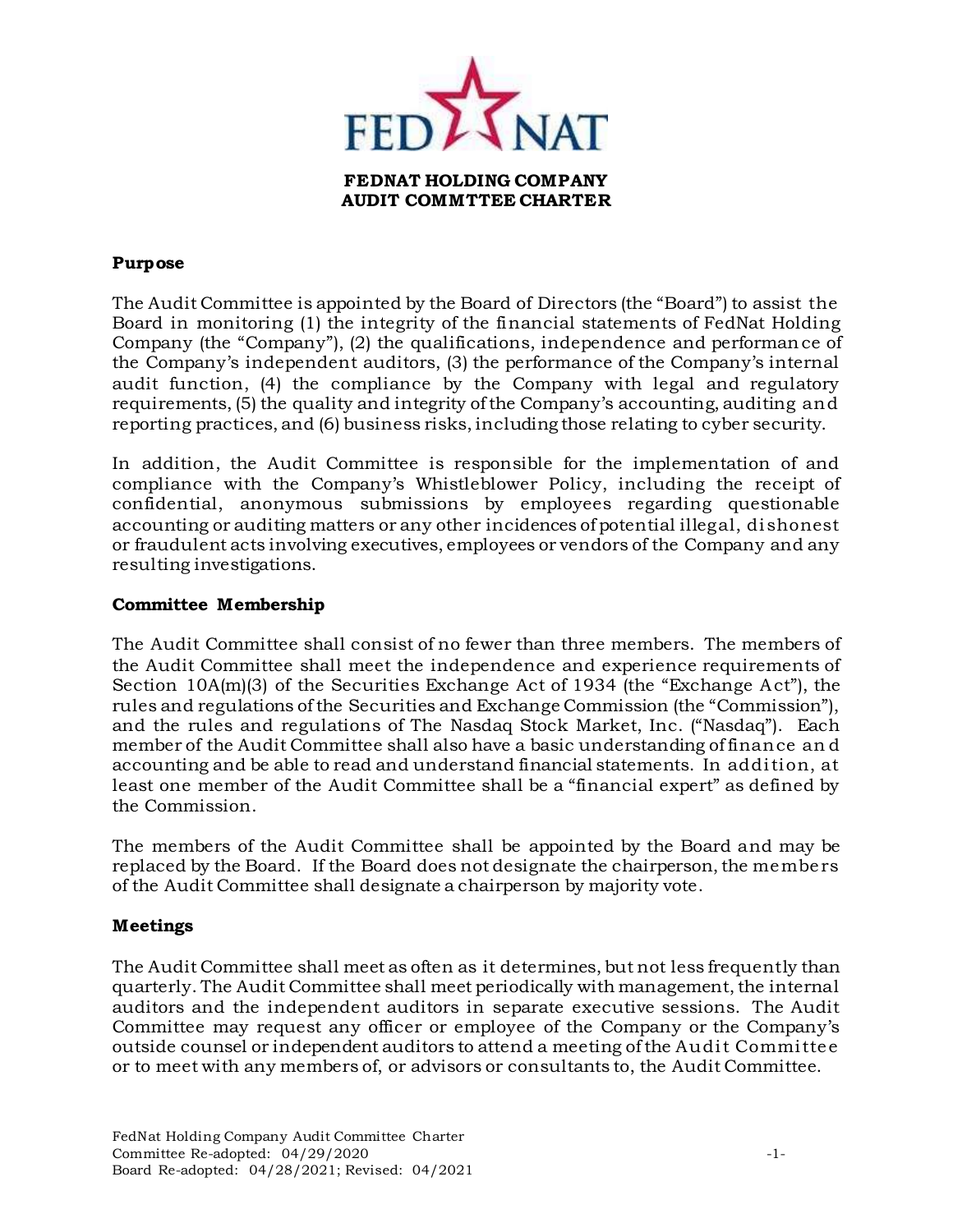

# **Committee Authority and Responsibilities**

The Audit Committee shall have the sole authority to appoint or replace the independent auditors. The Audit Committee shall be directly responsible for the compensation and oversight of the work of the independent auditors (including resolution of disagreements between management and the independent auditors regarding financial reporting) for the purpose of preparing or issuing an audit report or related work. The independent auditors shall report directly to the Audit Committee.

The Audit Committee shall pre-approve all auditing services and permitted non-audit services (including the fees and terms thereof) to be performed for the Company by its independent auditors, subject to the de minimus exceptions for non-audit services described in Section  $10A(i)(1)(B)$  of the Exchange Act that are approved by the Audit Committee prior to the completion of the audit.

The Audit Committee shall have the authority, to the extent it deems necessary or appropriate, to retain independent legal, accounting or other advisors. The Company shall provide for appropriate funding, as determined by the Audit Committee, for payment of the fees and expenses of the Company's independent auditors for the purpose of rendering or issuing an audit report and of any advisors retained engaged by the Audit Committee.

The Audit Committee may, in its discretion but only to the extent consistent with applicable law and regulations, form and delegate certain of its authority to a subcommittee of the Audit Committee. The Audit Committee may not delegate any of its responsibilities to persons who are not members of the Audit Committee.

The Audit Committee shall have the authority to cause investigations to be made of matters within the scope of the Audit Committee's responsibilities as the Audit Committee may deem necessary or appropriate. Such investigations may be made by employees of the Company or such legal, accounting or other advisors as the Audit Committee may determine. The Audit Committee may require officers and employees of the Company to provide it with such reports and other information, either regularly or on an as-needed basis, as the Audit Committee may deem appropriate.

The Audit Committee shall prepare the report required by the rules of the Commission to be included in the Company's annual proxy materials.

The Audit Committee shall make regular reports to the Board.

The Audit Committee shall review and reassess the adequacy of this Charter annually and recommend any proposed changes for approval by the Audit Committee.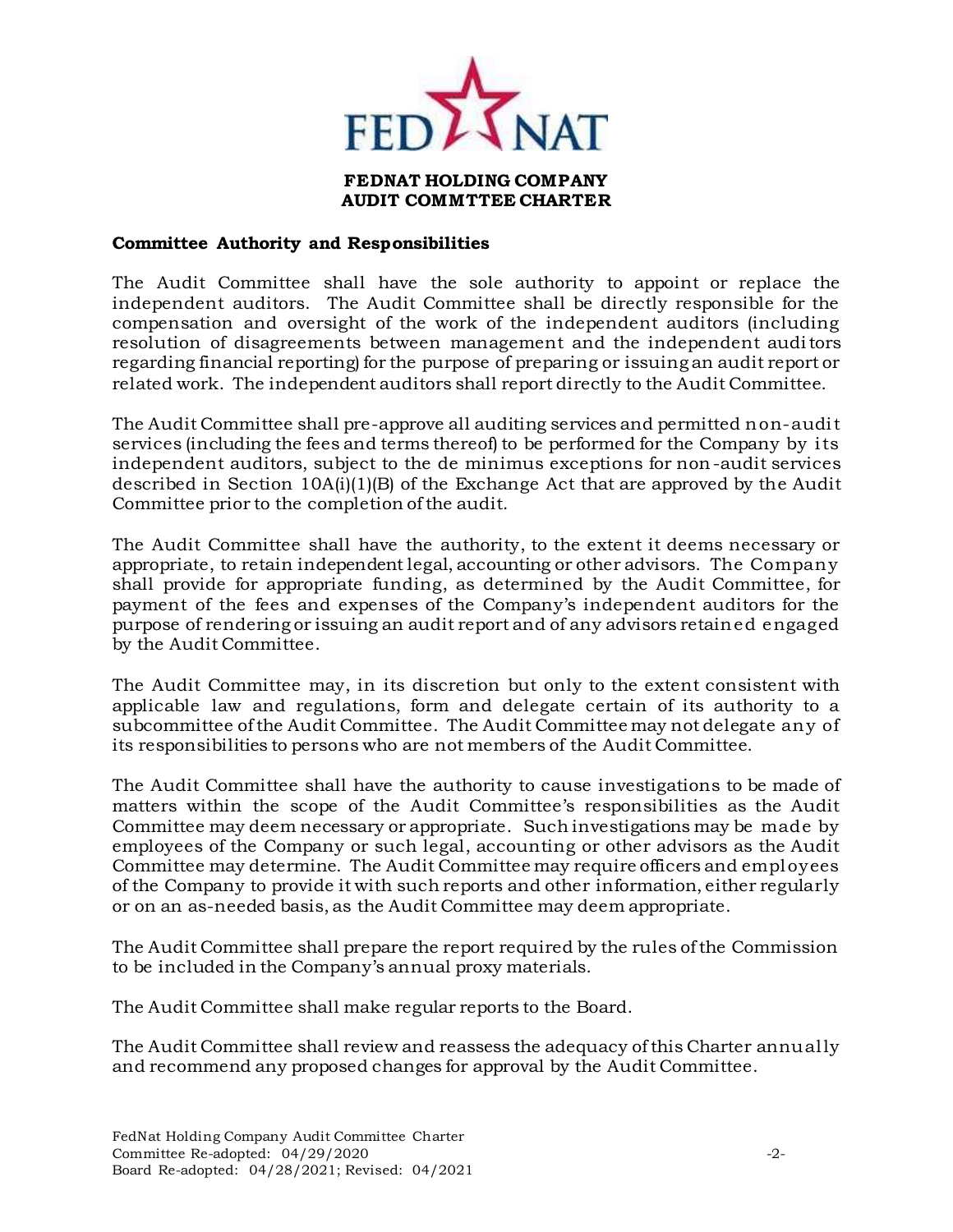

The Audit Committee shall conduct a self-evaluation on an annual basis to assess its strengths and weaknesses and lay the foundation for future improvement.

The Audit Committee shall:

# Financial Statement and Disclosure Matters

- 1. Review and discuss with management and the independent auditors the annual audited financial statements, including disclosures made in management's discussion and analysis, and recommend to the Board whether the audited financial statements should be included in the Company's Annual Report on Form 10-K.
- 2. Review and discuss with management and the independent auditors the Company's quarterly financial statements prior to the filing of each Quarterly Report on Form 10-Q, including the disclosures made in management's discussion and analysis and the results of the independent auditor s' review of the quarterly financial statements.
- 3. Discuss with management and the independent auditors significant financial reporting issues and judgments made in connection with the preparation of the Company's financial statements, including any significant changes in the Company's selection or application of accounting principles, any major issues as to the adequacy of the Company's internal controls, and any special steps adopted in light of material control deficiencies.
- 4. Review and discuss reports from the independent auditors on:
	- (a) All critical accounting policies and practices to be used, including critical and significant accounting releases.
	- (b) All alternative treatments of financial information within generally accepted accounting principles that have been discussed with management, ramifications of the use of such alternative disclosures and treatments, and the treatment preferred by the independent auditors.
	- (c) Other material written communications between the independent auditors and management, such as any management letter or schedule of unadjusted differences.
- 5. Discuss with management the Company's earnings press releases, including the use of "pro forma" or "adjusted" non-GAAP financial information.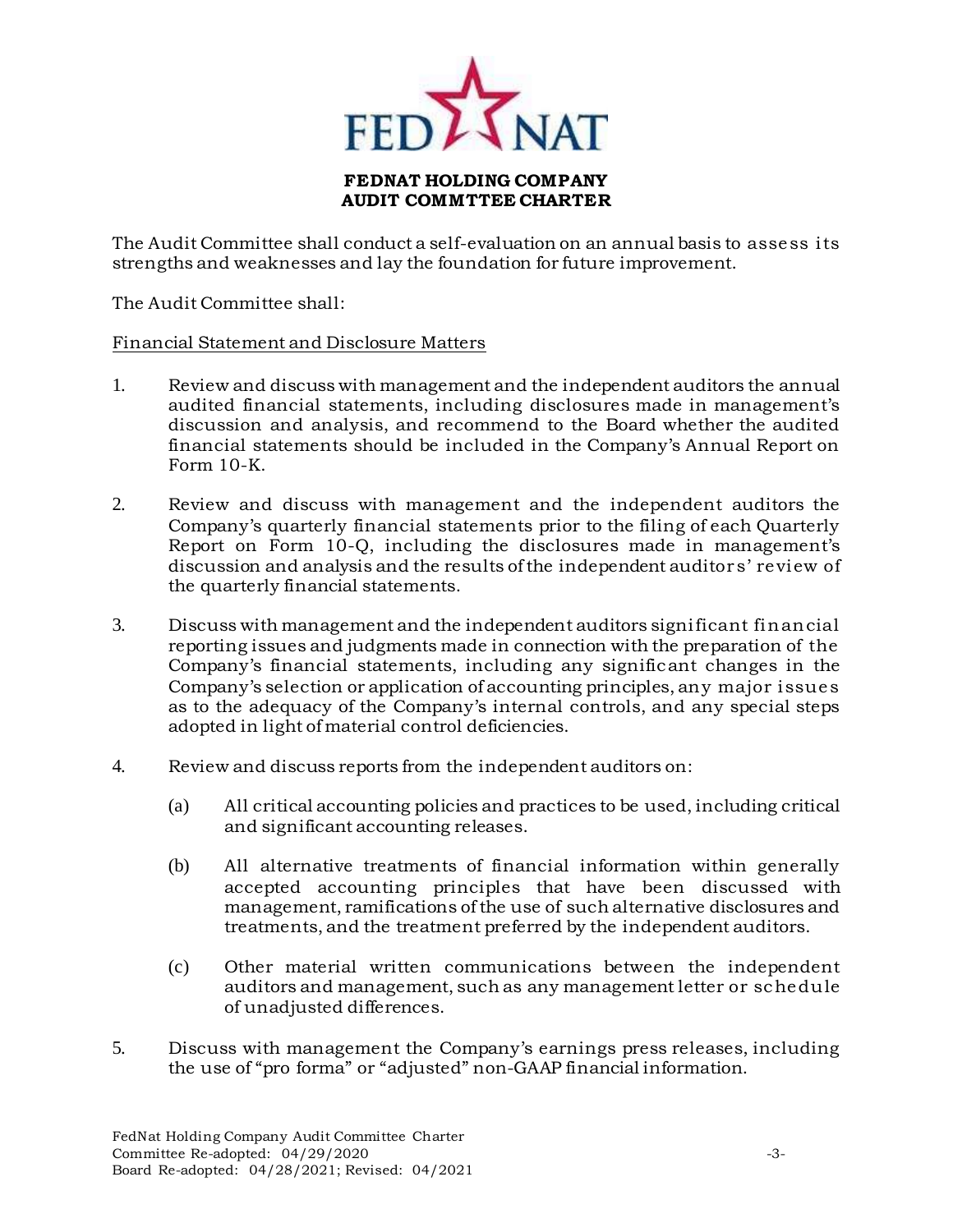

- 6. Discuss with management and the independent auditors the effect of regulatory and accounting initiatives, as well as off-balance sheet items on the Company's financial statements.
- 7. Discuss with management the Company's major financial risk exposures and the steps management has taken to monitor and control such exposures, including the Company's risk assessment and risk management policies relating to its insurance operations and to cyber security risks.
- 8. Discuss with the independent auditors the matters required to be discussed by Statement on Auditing Standards No. -114 relating to the conduct of the audit, including any difficulties encountered in the course of the audit work, any restrictions on the scope of activities or access to requested information, and any significant disagreements with management.
- 9. Review disclosures made to the Audit Committee by the Company's CEO and CFO during their certification process for each Form 10-K and Form 10-Q about any significant deficiencies in the design or operation of internal controls or material weaknesses therein and any fraud involving management or other employees who have a significant role in the Company's internal controls.

# Oversight of the Company's Relationship with the Independent Auditors

- 10. Review and evaluate the lead partner of the independent auditors' team.
- 11. Obtain and review a report from the independent auditors at least annually regarding (a) the independent auditors' internal quality-control procedures, (b) any material issues raised by the most recent internal quality-control review, or peer review, of the firm, or by any inquiry or investigation by governmental or professional authorities within the preceding five years respecting one or more independent audits carried out by the firm, (c) any steps taken to deal with any such issues, and (d) all relationships between the independent auditors and the Company. Evaluate the qualifications, performance and independence of the independent auditors, including considering whether the auditors' quality controls are adequate and the provision of permitted non-audit services is compatible with maintaining the auditors' independence, and taking into account the opinions of management and internal auditors.
- 12. Ensure the rotation of the lead (or coordinating) audit partner having primary responsibility for the audit and the audit partner responsible for reviewing the audit as required by applicable law or regulations, or as may otherwise be determined by the Audit Committee.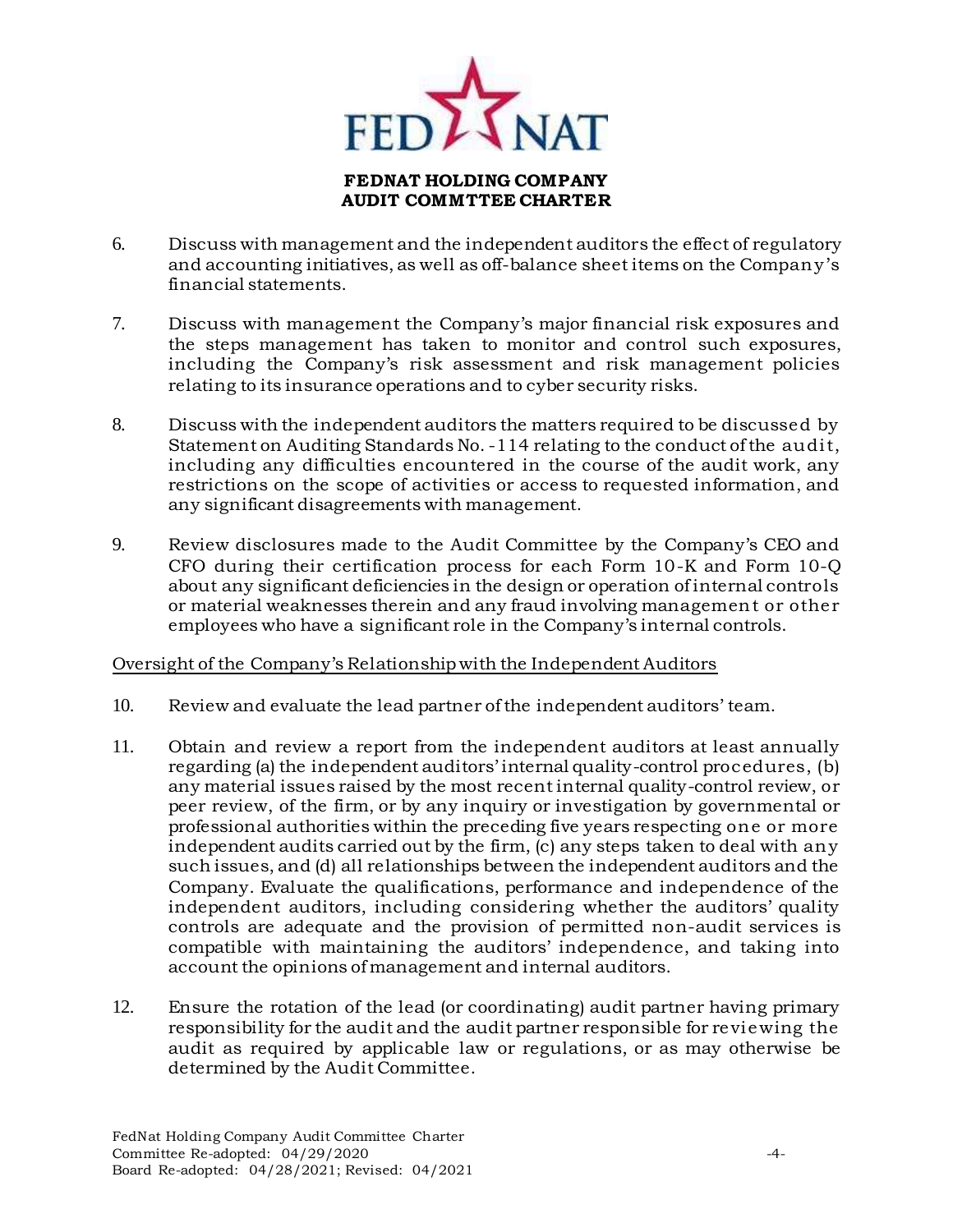

- 13. Recommend to the Board policies for the Company's hiring of employees or former employees of the independent auditors who participated in any capacity in the audit of the Company.
- 14. Meet with the independent auditors prior to the audit to discuss the planning and staffing of the audit.

#### Oversight of the Company's Internal Audit Function

- 15. Review and approve the appointment, replacement, reassignment, or dismissal of the Company's internal auditor or outsourced provider.
- 16. Review all internal audit reports prepared by the internal auditing department or outsourced provider and assess the completeness of management's responses.
- 17. On an annual basis, in conjunction with the independent auditors and Company management, review the responsibilities, audit plan, and budget of the internal audit function.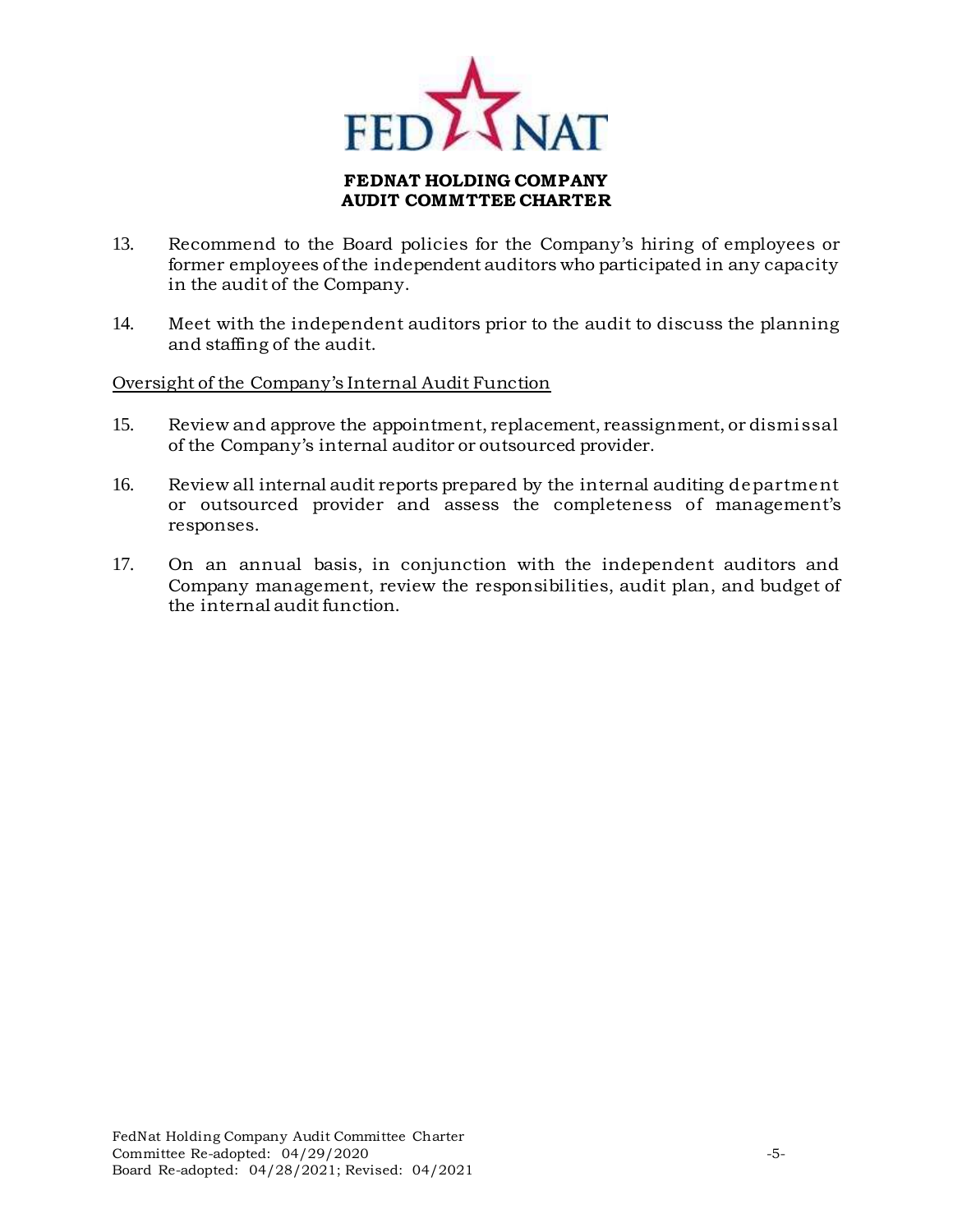

#### Compliance Oversight Responsibilities

- 18. Obtain confirmation from the independent auditors whether an act or acts constituting illegal acts by the Company or Company personnel as described in Section 10A(b) of the Exchange Act have occurred and, if so, undertake an appropriate investigation of such act or acts and determine appropriate remedial actions.
- 19. Obtain and review reports from management, the Company's internal audit department and the independent auditors to assess whether the Company and its subsidiaries and affiliates are in conformity with applicable le gal requirements and the Company's Code of Business Conduct and Ethics. Review with the Company's general counsel (or outside counsel, if the Company does not have a general counsel) the results of such review regarding the Company's compliance with its policies and procedures, applicable laws and regulations, and the Company's Code of Business Conduct and Ethics, and advise the Board of its findings.
- 20. Review reports and disclosures of insider and related party transactions, determine whether controls are in place to identify all such insider and related party transactions, ensure that appropriate authorizations and approvals have been obtained, and review and understand the business purpose of any such transactions.
- 21. Establish procedures for the receipt, retention and treatment of complaints received by the Company regarding accounting, internal accounting controls or auditing matters, and the confidential, anonymous submission by employees of concerns regarding questionable accounting or auditing matters.
- 22. Discuss with management and the independent auditors any correspondence with regulators or governmental agencies and any published reports which raise material issues regarding the Company's financial statements or accounting policies.
- 23. Discuss with the Company's general counsel (or outside counsel, if the Company does not have a general counsel) legal matters that may have a material impact on the financial statements or the Company's compliance policies.
- 24. Discuss with management risk assessments, including those with respect to cyber security. Such discussions should address assessments of the environment for threats generally and for the Company specifically, the Company's ability to prevent, detect and resolve cyber attacks, the Company's